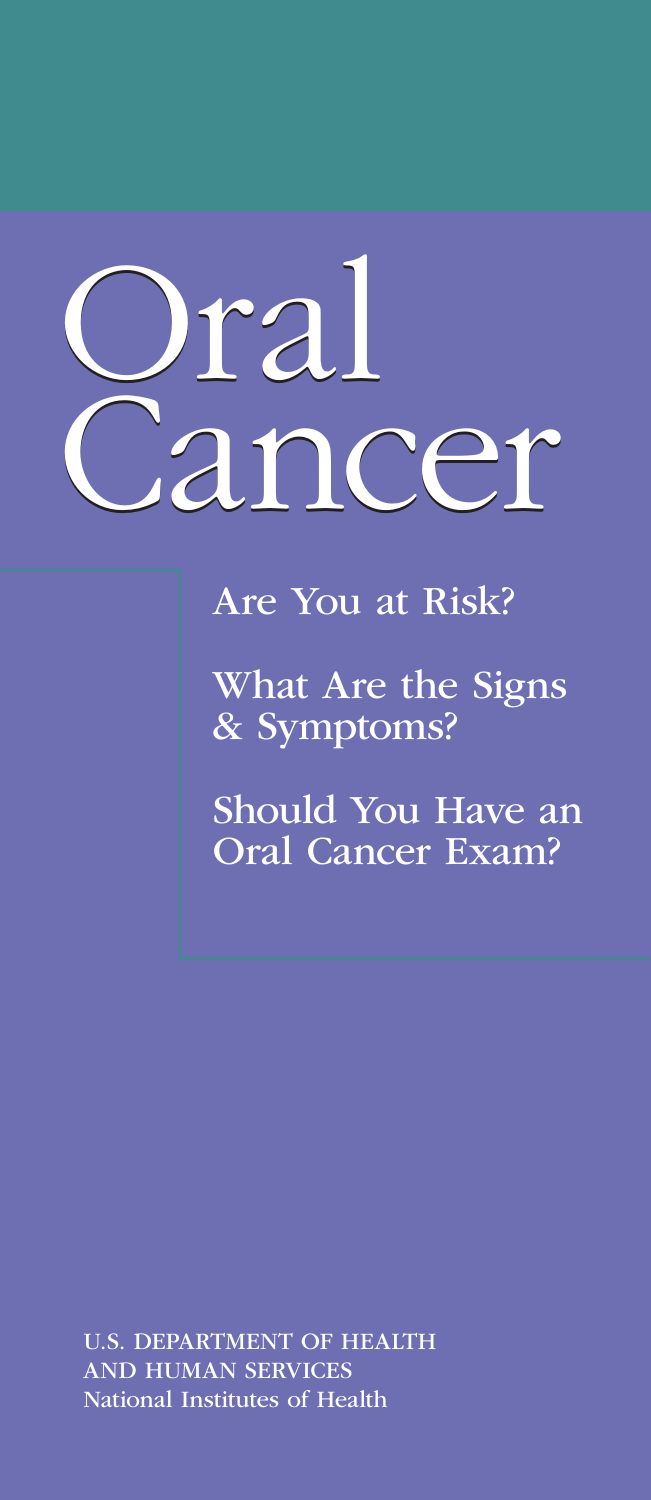#### About Oral Cancer

Oral cancer includes cancers of the mouth and pharynx (the back of the throat).

Oral cancer accounts for roughly three percent of all new cancers diagnosed annually in the United States. Approximately 53,000 people will be diagnosed with oral cancer each year and about 10,800 will die from the disease.

On average, 66 percent of those with the disease will survive 5 years or more.

Oral cancer most often occurs in people aged 55-64 and affects more than twice as many men as women.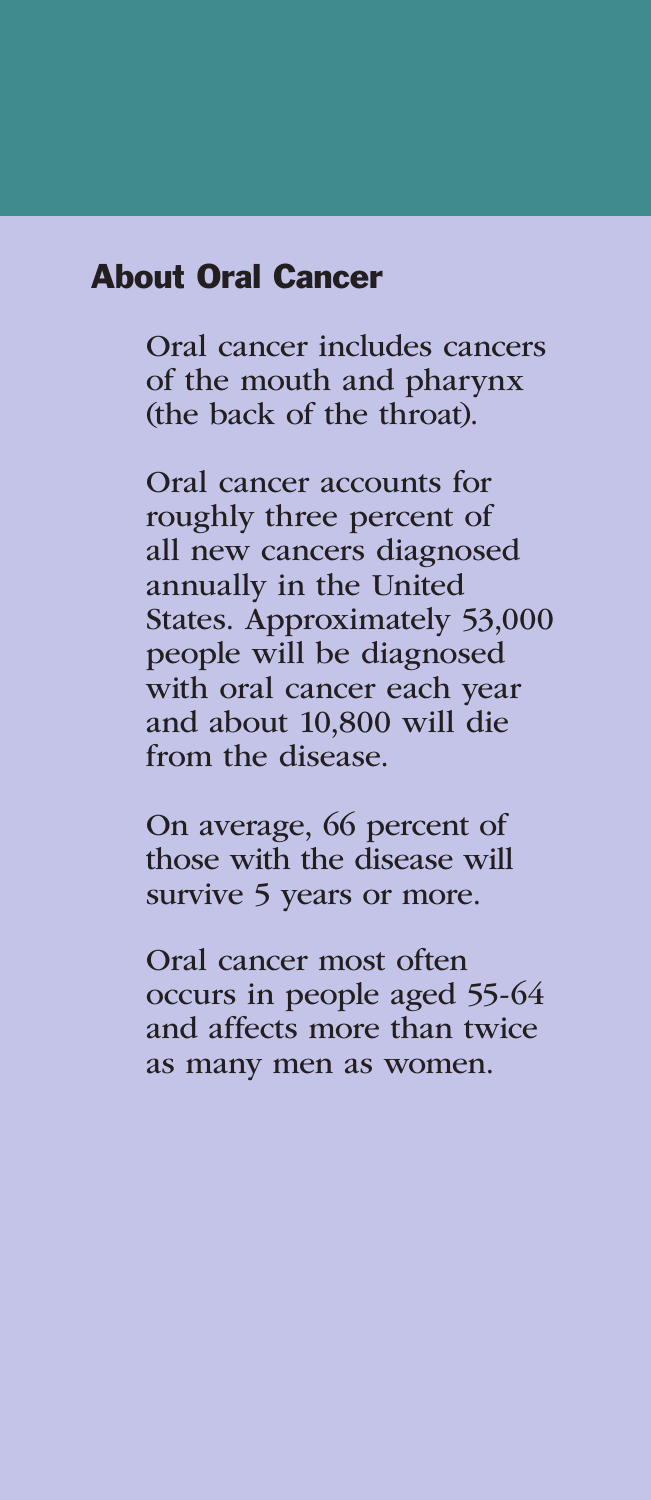#### What Puts Someone at Risk?

## Tobacco and alcohol use.

Tobacco use of any kind, including cigarette smoking, puts you at risk. Heavy alcohol use also increases your chances of developing the disease. And using tobacco plus alcohol poses a much greater risk than using either substance alone.

**HPV.** Infection with the sexually transmitted human papillomavirus (specifically the HPV 16 type) has been linked to a subset of oral cancers.

Age. Risk increases with age. Oral cancer most often occurs in people over the age of 40.

**Sun Exposure.** Cancer of the lip can be caused by sun exposure.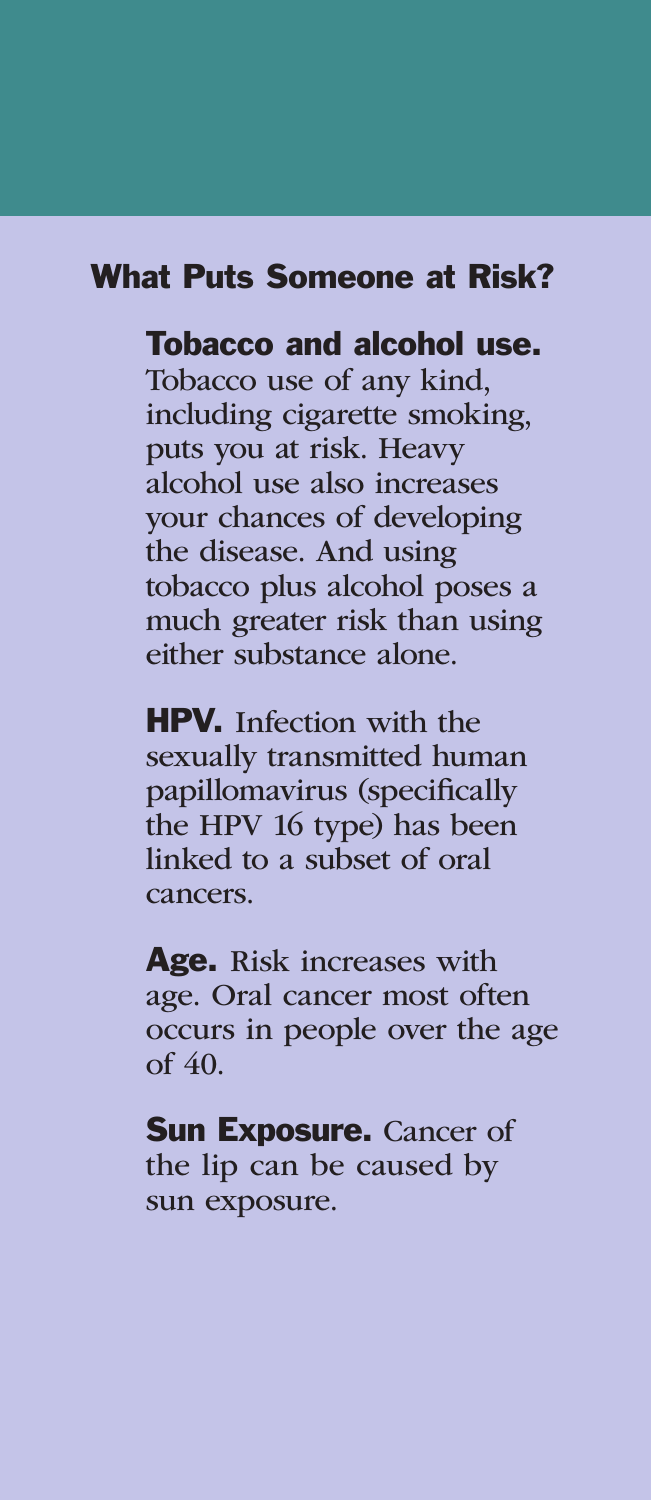# Possible Signs & Symptoms

See a dentist or physician if any of the following symptoms lasts for more than 2 weeks.

- A sore, irritation, lump or thick patch in your mouth, lip, or throat
- A white or red patch in your mouth
- A sore throat or a feeling that something is caught in your throat
- **Hoarseness**
- Difficulty chewing, swallowing, or speaking
- Difficulty moving your jaw or tongue
- Numbness in your tongue or other areas of your mouth
- Swelling of the jaw; in denture wearers, this could feel like dentures have become uncomfortable or don't fit right
- Ear pain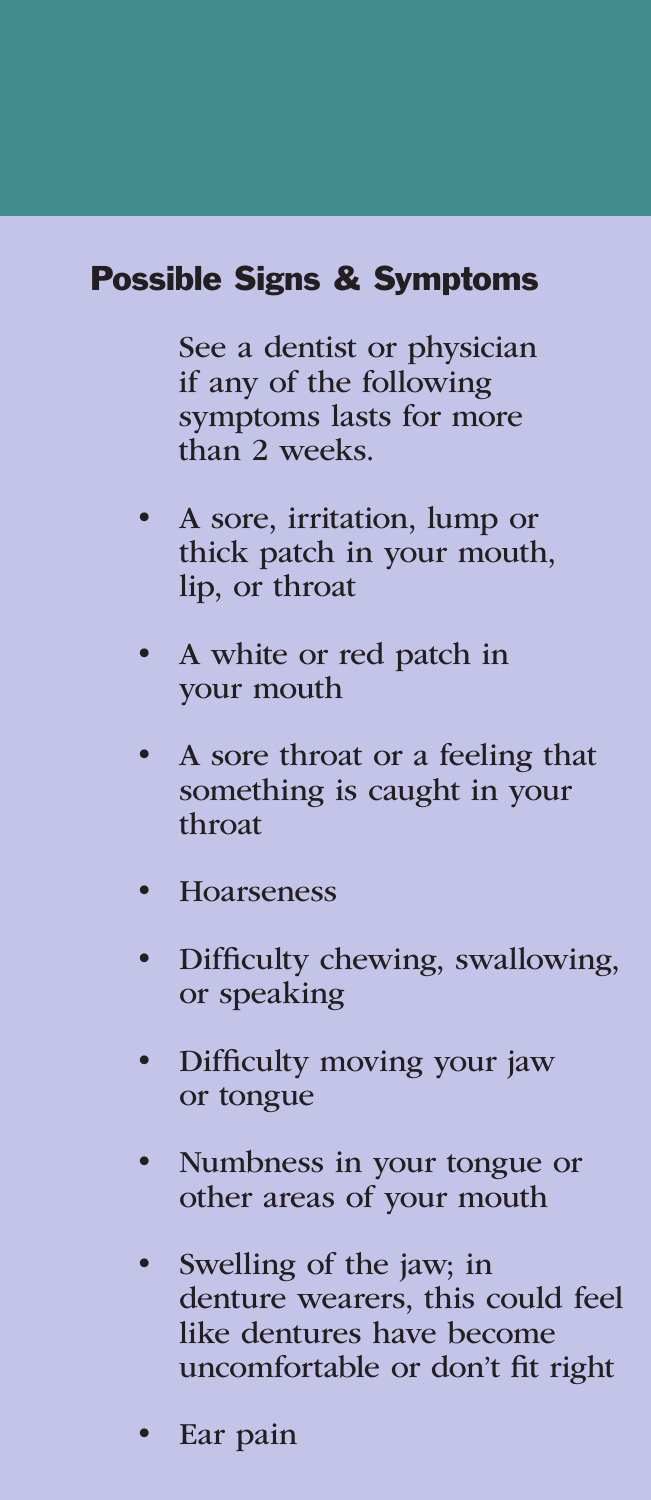#### Early Detection

It is important to find oral cancer as early as possible when it can be treated more successfully.

An oral cancer examination can detect early signs of cancer. The exam is painless and takes only a few minutes.

Your regular dental check-up is an excellent opportunity to have the exam. During the exam, your dentist or dental hygienist will check your face, neck, lips, and entire mouth for possible signs of cancer.

Some parts of the pharynx are not visible during an oral cancer exam. Talk to your dentist about whether a specialist should check your pharynx.